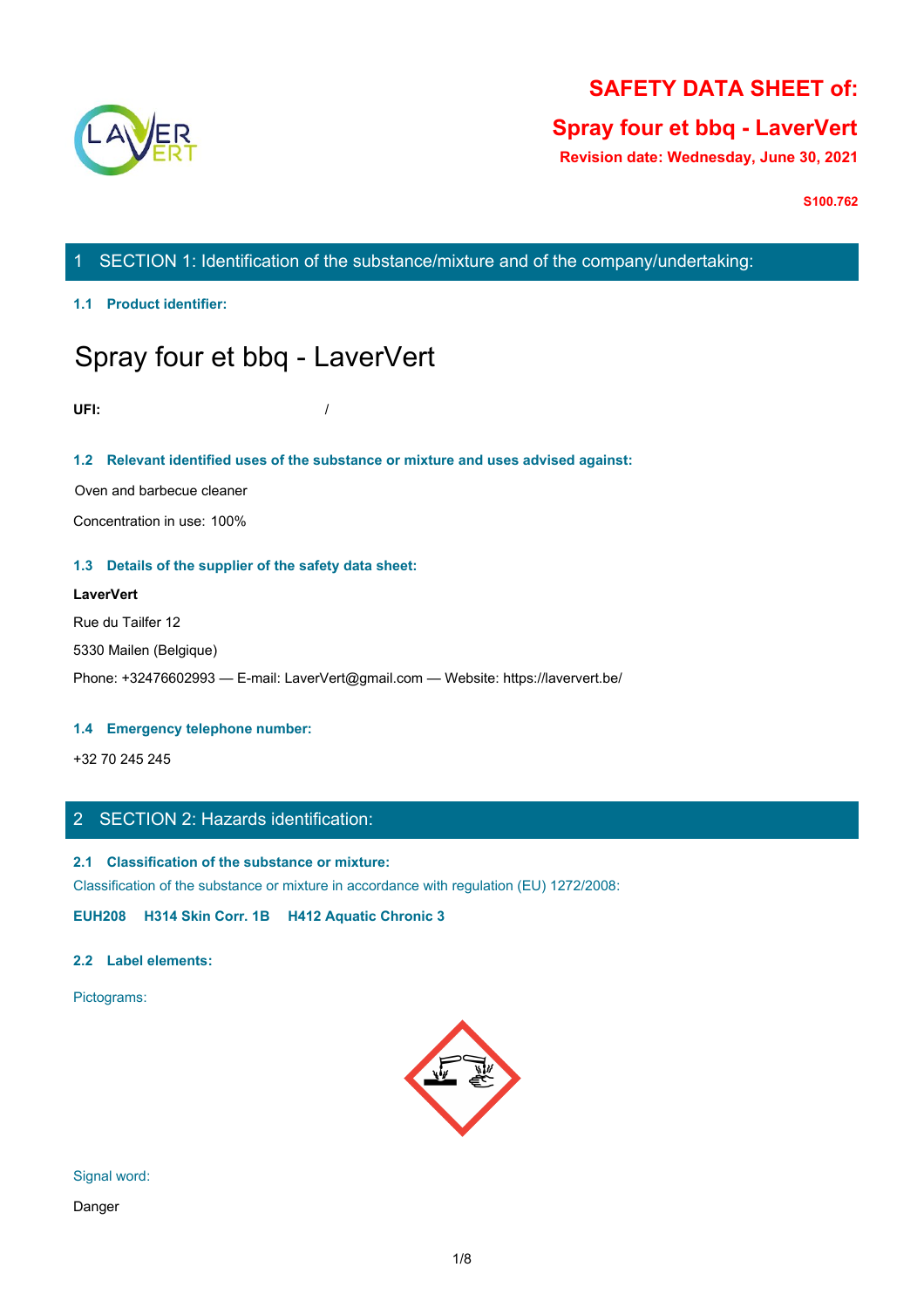#### Hazard statements:

| <b>Hazard statements:</b> |                                                                                                                                     |  |
|---------------------------|-------------------------------------------------------------------------------------------------------------------------------------|--|
| <b>EUH208:</b>            | Contains (alpha-Pinene). May produce an allergic reaction.                                                                          |  |
| H314 Skin Corr. 1B:       | Causes severe skin burns and eye damage.                                                                                            |  |
| H412 Aquatic Chronic 3:   | Harmful to aquatic life with long lasting effects.                                                                                  |  |
| Precautionary statements: |                                                                                                                                     |  |
| P280:                     | Wear protective gloves, protective clothing, eye protection, face protection.                                                       |  |
| P301+P330+P331:           | IF SWALLOWED: Rinse mouth. Do NOT induce vomiting.                                                                                  |  |
| P303+P361+P353:           | IF ON SKIN (or hair): Take off immediately all contaminated clothing. Rinse skin with<br>water or shower.                           |  |
| P305+P351+P338:           | IF IN EYES: Rinse cautiously with water for several minutes. Remove contact<br>lenses, if present and easy to do. Continue rinsing. |  |
| P310:                     | Immediately call a POISON CENTER or doctor.                                                                                         |  |
| P501:                     | Dispose of contents/container in accordance with local/regional/national/international<br>regulations.                              |  |
|                           |                                                                                                                                     |  |

## Contains:

Potassium hydroxide alpha-Pinene

#### **2.3 Other hazards:**

None with the contract of the contract of the contract of the contract of the contract of the contract of the contract of the contract of the contract of the contract of the contract of the contract of the contract of the

## 3 SECTION 3: Composition/information on ingredients:

| Potassium hydroxide                    | $\leq 5 \%$                                                                                    | CAS number:                                                                            | 1310-58-3                                                                                                                                |
|----------------------------------------|------------------------------------------------------------------------------------------------|----------------------------------------------------------------------------------------|------------------------------------------------------------------------------------------------------------------------------------------|
|                                        |                                                                                                | EINECS:                                                                                | 215-181-3                                                                                                                                |
|                                        |                                                                                                | <b>REACH Registration number:</b>                                                      | 01-2119487136-33                                                                                                                         |
|                                        |                                                                                                | <b>CLP Classification:</b>                                                             | <b>H290 Met. Corr. 1</b><br>H302 Acute tox. 4<br>H314 Skin Corr. 1A                                                                      |
| alpha-Pinene                           | $\leq 0.3 \%$                                                                                  | CAS number:                                                                            | 7785-26-4                                                                                                                                |
|                                        |                                                                                                | <b>EINECS:</b>                                                                         | 232-077-3                                                                                                                                |
|                                        |                                                                                                | <b>REACH Registration number:</b>                                                      |                                                                                                                                          |
|                                        |                                                                                                | <b>CLP Classification:</b>                                                             | <b>H226 Flam. Lig. 3</b><br><b>H304 Asp. Tox. 1</b><br>H317 Skin Sens. 1<br><b>H400 Aquatic Acute 1</b><br><b>H410 Aquatic Chronic 1</b> |
|                                        | For the full text of the H phrases mentioned in this section, see section 16.                  |                                                                                        |                                                                                                                                          |
| 4 SECTION 4: First aid measures:       |                                                                                                |                                                                                        |                                                                                                                                          |
| 4.1 Description of first aid measures: |                                                                                                |                                                                                        |                                                                                                                                          |
|                                        | Always ask medical advice as soon as possible should serious or continuous disturbances occur. |                                                                                        |                                                                                                                                          |
| Skin contact:                          | transport to hospital.                                                                         | Remove contaminated clothing, rinse skin with plenty of water and immediately          |                                                                                                                                          |
| Eye contact:                           | take to physician.                                                                             | Thoroughly rinse with water (contact lenses to be removed if this is easily done) then |                                                                                                                                          |
| Ingestion:                             |                                                                                                | Rinse mouth, do not induce vomiting, take to hospital immediately.                     |                                                                                                                                          |
| Inhalation:                            |                                                                                                | Let sit upright, fresh air, rest and take to hospital.                                 |                                                                                                                                          |
|                                        |                                                                                                |                                                                                        |                                                                                                                                          |

## 4 SECTION 4: First aid measures:

## **4.1 Description of first aid measures:**

| <b>Skin contact:</b> | Remove contaminated clothing, rinse skin with plenty of water and immediately<br>transport to hospital.      |
|----------------------|--------------------------------------------------------------------------------------------------------------|
| Eye contact:         | Thoroughly rinse with water (contact lenses to be removed if this is easily done) then<br>take to physician. |
| Ingestion:           | Rinse mouth, do not induce vomiting, take to hospital immediately.                                           |
| Inhalation:          | Let sit upright, fresh air, rest and take to hospital.                                                       |
|                      |                                                                                                              |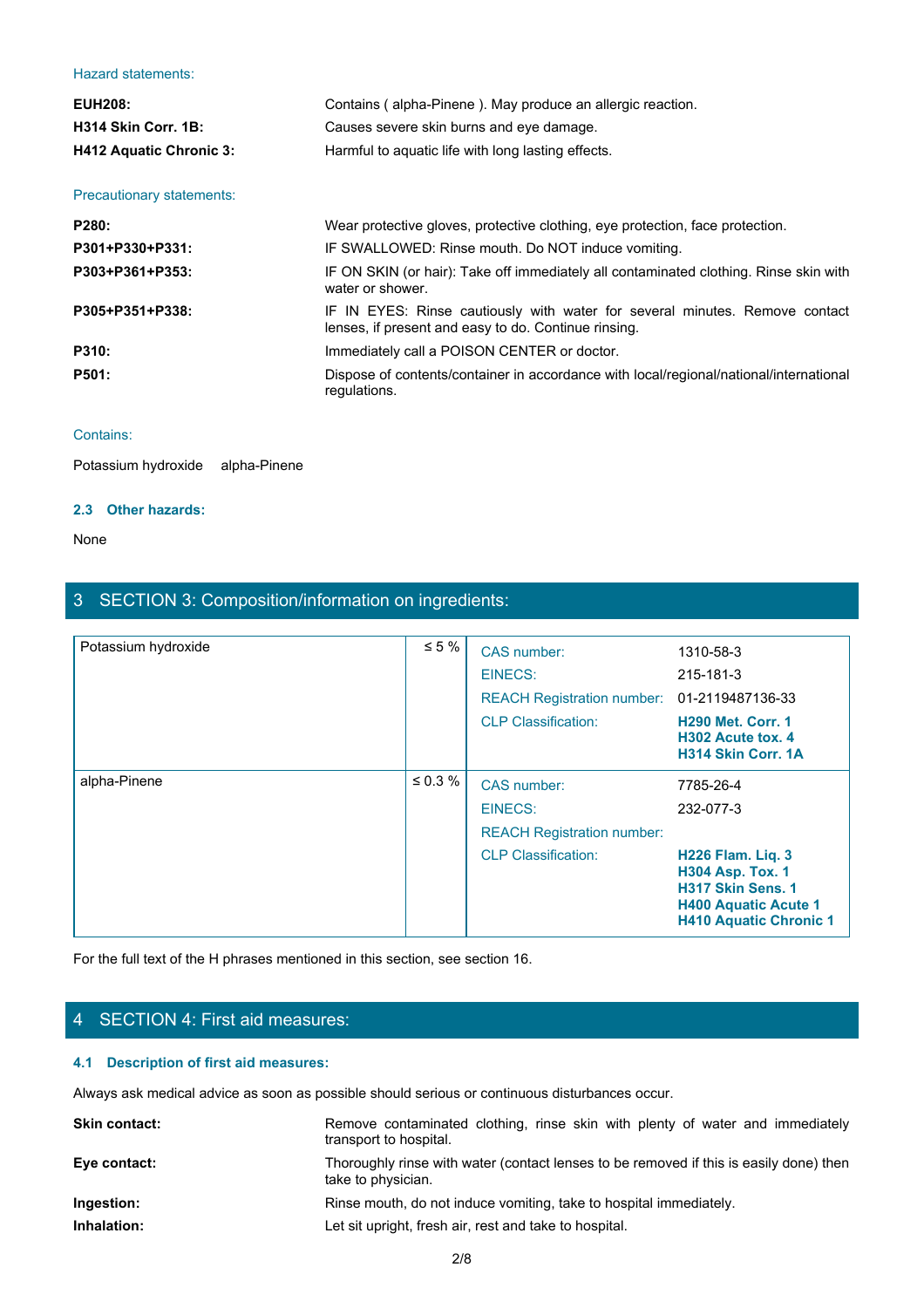#### **4.2 Most important symptoms and effects, both acute and delayed:**

| <b>Skin contact:</b> | Caustic, redness, pain, serious burns                                                                                   |
|----------------------|-------------------------------------------------------------------------------------------------------------------------|
| Eye contact:         | Caustic, redness, blurred vision, pain                                                                                  |
| Ingestion:           | Caustic, lack of breath, vomiting, blisters on lips and tongue, burning pain in mouth<br>and throat, gullet and stomach |
| Inhalation:          | Headache, dizziness, nausea, drowsiness, unconsciousness                                                                |

#### **4.3 Indication of any immediate medical attention and special treatment needed:**

None with the contract of the contract of the contract of the contract of the contract of the contract of the contract of the contract of the contract of the contract of the contract of the contract of the contract of the

### 5 SECTION 5: Fire-fighting measures:

#### **5.1 Extinguishing media:**

CO2, foam, powder, sprayed water

#### **5.2 Special hazards arising from the substance or mixture:**

None with the contract of the contract of the contract of the contract of the contract of the contract of the contract of the contract of the contract of the contract of the contract of the contract of the contract of the

#### **5.3 Advice for firefighters:**

**Extinguishing agents to be avoided:** None with the contract of the contract of the contract of the contract of the contract of the contract of the contract of the contract of the contract of the contract of the contract of the contract of the contract of the

## 6 SECTION 6: Accidental release measures:

#### **6.1 Personal precautions, protective equipment and emergency procedures:**

Do not walk into or touch spilled substances and avoid inhalation of fumes, smoke, dusts and vapours by staying up wind. Remove any contaminated clothing and used contaminated protective equipment and dispose of it safely.

#### **6.2 Environmental precautions:**

Do not allow to flow into sewers or open water.

#### **6.3 Methods and material for containment and cleaning up:**

Contain released substance, store into suitable containers. If possible, remove by using absorbent material.

#### **6.4 Reference to other sections:**

For further information, check sections 8 & 13.

## 7 SECTION 7: Handling and storage:

#### **7.1 Precautions for safe handling:**

Handle with care to avoid spillage.

#### **7.2 Conditions for safe storage, including any incompatibilities:**

Keep in a sealed container in a closed, frost-free, ventilated room.

#### **7.3 Specific end use(s):**

Oven and barbecue cleaner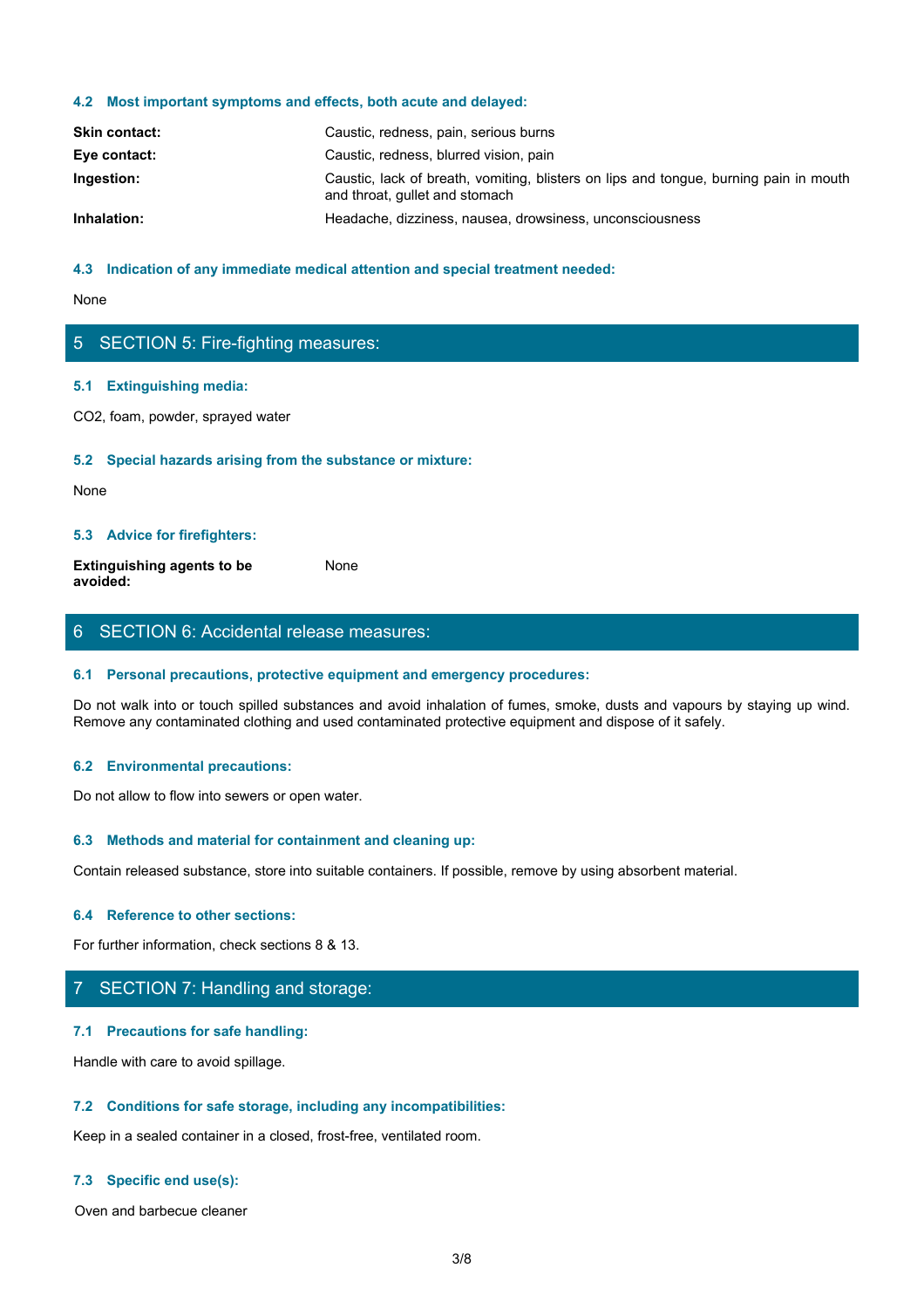## 8 SECTION 8: Exposure controls/personal protection:

#### **8.1 Control parameters:**

## **8.2 Exposure controls:**

| 8 SECTION 8: Exposure controls/personal protection:                                                                                                                                                                                                                                                                                                               |                                                                                                                                                                                                                                                                           |
|-------------------------------------------------------------------------------------------------------------------------------------------------------------------------------------------------------------------------------------------------------------------------------------------------------------------------------------------------------------------|---------------------------------------------------------------------------------------------------------------------------------------------------------------------------------------------------------------------------------------------------------------------------|
| 8.1 Control parameters:                                                                                                                                                                                                                                                                                                                                           |                                                                                                                                                                                                                                                                           |
| Listing of the hazardous ingredients in section 3, of which the TLV value is known                                                                                                                                                                                                                                                                                |                                                                                                                                                                                                                                                                           |
|                                                                                                                                                                                                                                                                                                                                                                   |                                                                                                                                                                                                                                                                           |
| 8.2 Exposure controls:                                                                                                                                                                                                                                                                                                                                            |                                                                                                                                                                                                                                                                           |
| respiratory hazards. Use the ABEK type as protection against these troublesome levels.<br>protection:                                                                                                                                                                                                                                                             |                                                                                                                                                                                                                                                                           |
| Handling with nitril-gloves (EN 374). Breakthrough time: >480' Material thickness: 0,35 mm.<br>Thoroughly check gloves before use. Take of the gloves properly without touching the outside<br>with your bare hands. The manufacturer of the protective gloves has to be consulted about the<br>suitability for a specific work station. Wash and dry your hands. | M                                                                                                                                                                                                                                                                         |
| Keep an eye-rinse bottle within reach. Tight-fitting safety goggles. Wear a face shield and<br>protective suit in case of exceptional processing problems.                                                                                                                                                                                                        | نتق                                                                                                                                                                                                                                                                       |
|                                                                                                                                                                                                                                                                                                                                                                   |                                                                                                                                                                                                                                                                           |
|                                                                                                                                                                                                                                                                                                                                                                   | Ethanol 1,907 mg/m <sup>3</sup> , Methyl ethyl ketone 600 mg/m <sup>3</sup> , Isopropanol 424 mg/m <sup>3</sup> , Citral 32 mg/m <sup>3</sup> , Potassium hydroxide 2<br>Use with sufficient exhaust ventilation. If necessary, use an air-purifying face mask in case of |

## 9 SECTION 9: Physical and chemical properties:

#### **9.1 Information on basic physical and chemical properties:**

| <b>Melting point/melting range:</b>                          | 0°C             |
|--------------------------------------------------------------|-----------------|
| <b>Boiling point/Boiling range:</b>                          | 100 °C - 100 °C |
| pH:                                                          | 12.7            |
| pH 1% diluted in water:                                      |                 |
| Vapour pressure/20°C,:                                       | 2 332 Pa        |
| Vapour density:                                              | Not applicable  |
| Relative density, 20°C:                                      | 1.0500 kg/l     |
| Appearance/20°C:                                             | Liquid          |
| Flash point:                                                 |                 |
| Flammability (solid, gas):                                   | Not applicable  |
| Auto-ignition temperature:                                   |                 |
| <b>Upper flammability or explosive</b><br>limit, $(Vol %)$ : |                 |
| Lower flammability or explosive<br>limit, (Vol %):           | $\prime$        |
| <b>Explosive properties:</b>                                 | Not applicable  |
| <b>Oxidising properties:</b>                                 | Not applicable  |
| <b>Decomposition temperature:</b>                            |                 |
| <b>Solubility in water:</b>                                  | Not soluble     |
| <b>Partition coefficient: n-</b><br>octanol/water:           | Not applicable  |
| Odour:                                                       | characteristic  |
| <b>Odour threshold:</b>                                      | Not applicable  |
| Dynamic viscosity, 20°C:                                     | 1 mPa.s         |
| Kinematic viscosity, 40°C:                                   | 1 $mm2/s$       |
| Evaporation rate (n-BuAc = 1):                               | 0.300           |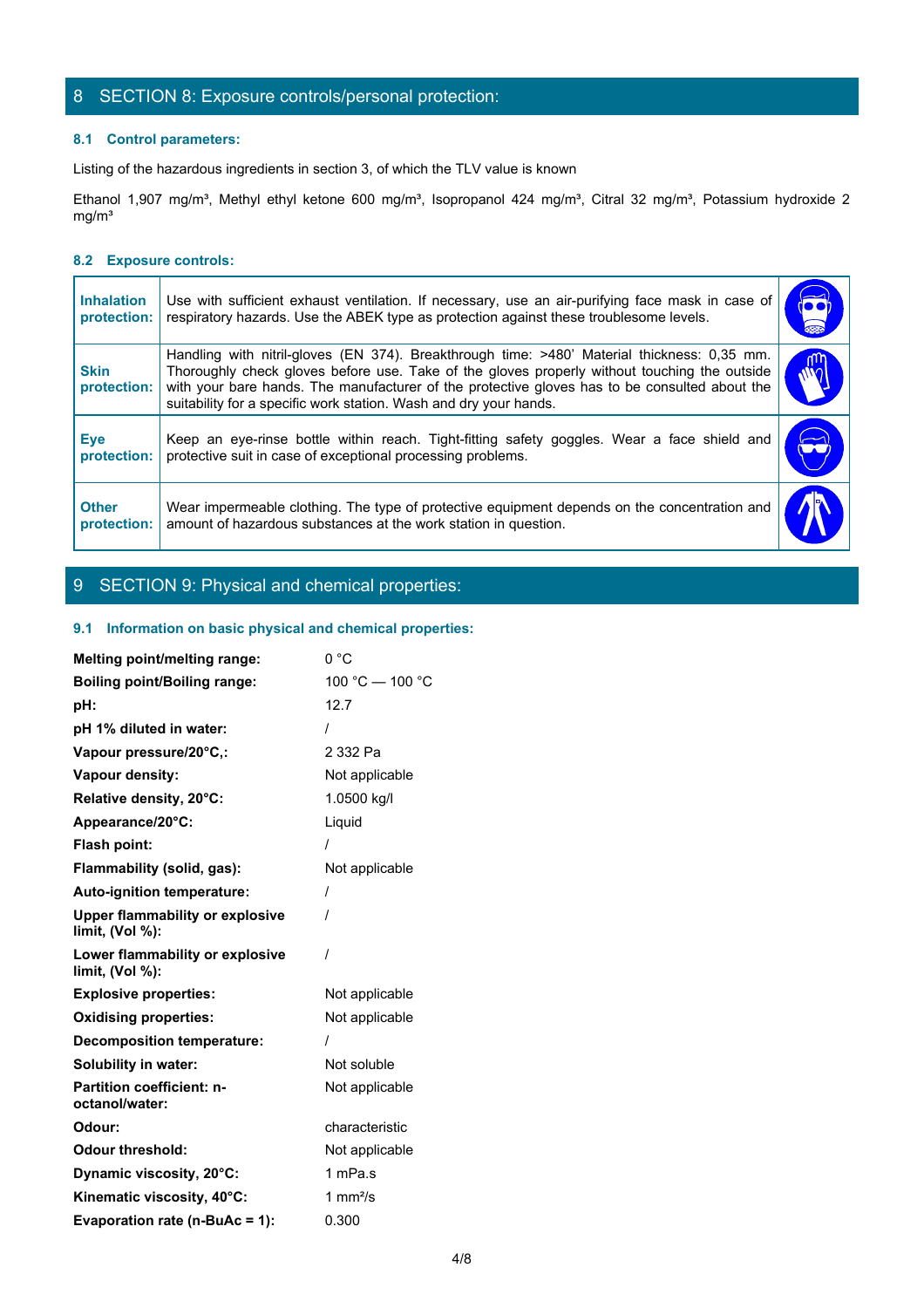#### **9.2 Other information:**

| Volatile organic component (VOC): 0.28 %    |  |
|---------------------------------------------|--|
| Volatile organic component (VOC): 2.895 g/l |  |
| <b>Sustained combustion test:</b>           |  |

## 10 SECTION 10: Stability and reactivity:

#### **10.1 Reactivity:**

Stable under normal conditions.

#### **10.2 Chemical stability:**

Extremely high or low temperatures.

## **10.3 Possibility of hazardous reactions:**

None with the contract of the contract of the contract of the contract of the contract of the contract of the contract of the contract of the contract of the contract of the contract of the contract of the contract of the

## **10.4 Conditions to avoid:**

Protect from sunlight and do not expose to temperatures exceeding + 50°C.

#### **10.5 Incompatible materials:**

Acids, alkalines, oxidants, reductants

#### **10.6 Hazardous decomposition products:**

Under recommended usage conditions, hazardous decomposition products are not expected.

## 11 SECTION 11: Toxicological information:

### **11.1 Information on toxicological effects:**

H314 Skin Corr. 1B: Causes severe skin burns and eye damage.

| Calculated acute toxicity, ATE oral: |  |
|--------------------------------------|--|
| Calculated acute toxicity, ATE       |  |
| dermal:                              |  |

| Potassium hydroxide | LD50 oral, rat:<br>LD50 dermal, rabbit:   | 356 mg/kg<br>$\geq 5000$ mg/kg |  |
|---------------------|-------------------------------------------|--------------------------------|--|
|                     | LC50, Inhalation, rat, 4h: $\geq$ 50 mg/l |                                |  |
| alpha-Pinene        | LD50 oral, rat:                           | $\geq$ 5 000 mg/kg             |  |
|                     | LD50 dermal, rabbit:                      | $\geq$ 5 000 mg/kg             |  |
|                     | LC50, Inhalation, rat, 4h: $\geq$ 50 mg/l |                                |  |

## 12 SECTION 12: Ecological information:

### **12.1 Toxicity:**

No additional data available

**12.2 Persistence and degradability:**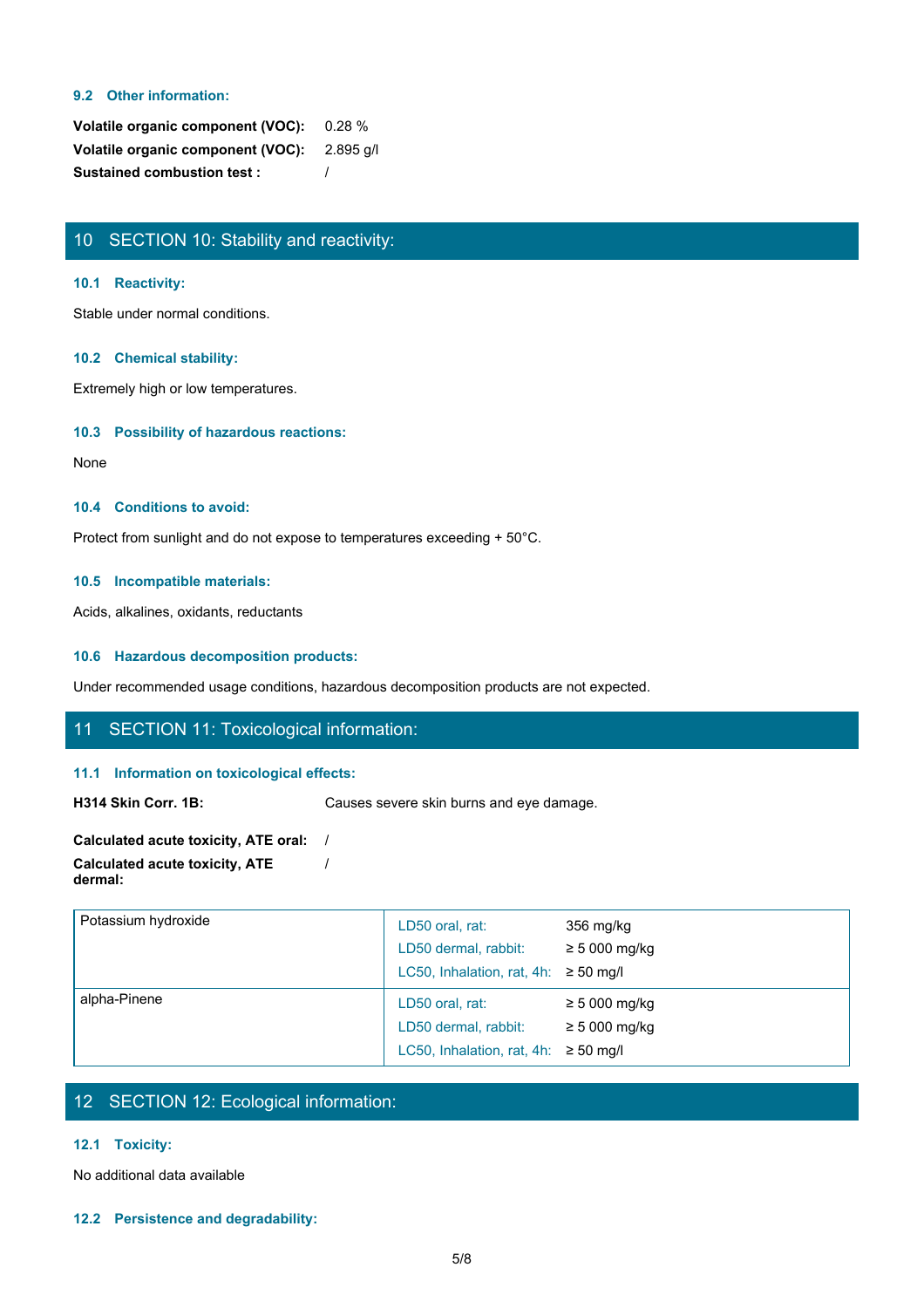The surfactants contained in this preparation comply with the biodegradability criteria as laid down in Regulation (EC)<br>No.648/2004 on detergents.<br>12.3 Bioaccumulative potential:<br>No additional data available No.648/2004 on detergents. The surfactants contained in this preparation comply with the biodegradability criteria as laid down in Regulation (EC)<br>12.3 Bloaccumulative potential:<br>No additional data available<br>Water hazard class, WGK (AWSV):<br>2<br>Altothi

#### **12.3 Bioaccumulative potential:**

No additional data available

#### **12.4 Mobility in soil:**

**Water hazard class, WGK (AwSV):** 2 **Solubility in water:** Not soluble

#### **12.5 Results of PBT and vPvB assessment:**

No additional data available

#### **12.6 Other adverse effects:**

No additional data available

## 13 SECTION 13: Disposal considerations:

#### **13.1 Waste treatment methods:**

restrictive regulations by local authority should always be adhered to.

## 14 SECTION 14: Transport information:

## **14.1 UN number:**

1719

#### **14.2 UN proper shipping name:**

UN 1719 Caustic alkali liquid, n.o.s. (mixture with Potassium hydroxide) , 8, II, (E)

#### **14.3 Transport hazard class(es):**

| Class(es):                              |    |
|-----------------------------------------|----|
| Identification number of the<br>hazard: | 80 |

#### **14.4 Packing group:**

II and the state of the state of the state of the state of the state of the state of the state of the state of

#### **14.5 Environmental hazards:**

Not dangerous to the environment

#### **14.6 Special precautions for user:**

Hazard characteristics: Risk of burns. Risk to the aquatic environment and the sewerage system. **Additional guidance:**

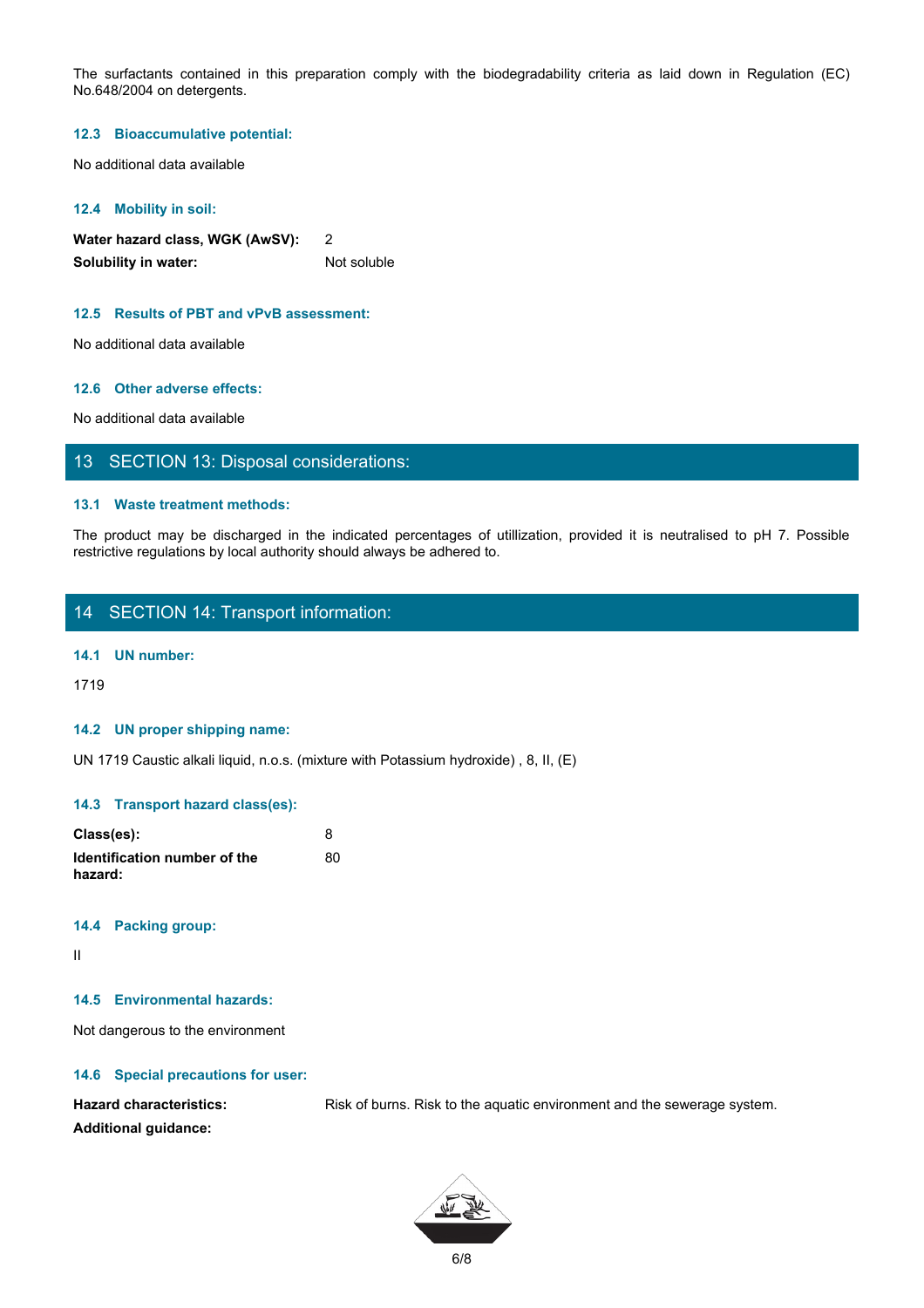

## 15 SECTION 15: Regulatory information:

#### **15.1 Safety, health and environmental regulations/legislation specific for the substance or mixture:**

| 15 SECTION 15: Regulatory information:             |                                                                                                                              |
|----------------------------------------------------|------------------------------------------------------------------------------------------------------------------------------|
|                                                    | 15.1 Safety, health and environmental regulations/legislation specific for the substance or mixture:                         |
| Water hazard class, WGK (AwSV):                    | $\overline{2}$                                                                                                               |
| Volatile organic component (VOC):                  | 0.276%                                                                                                                       |
| Volatile organic component (VOC):                  | 2.895 g/l                                                                                                                    |
| <b>Composition by regulation (EC)</b><br>648/2004: | Soap < 5%, Nonionic surfactants < 5%, Amphoteric surfactants < 5%, Perfumes<br>(Limonene), Preservatives (Potassium Sorbate) |
|                                                    |                                                                                                                              |
| <b>15.2 Chemical Safety Assessment:</b>            |                                                                                                                              |
| No data available                                  |                                                                                                                              |
|                                                    |                                                                                                                              |

#### **15.2 Chemical Safety Assessment:**

## 16 SECTION 16: Other information:

#### **Legend to abbreviations used in the safety data sheet:**

| 15 SECTION 15: Regulatory information:                 |                                                                                                                                                                                                                                                                                                                                                                                                                                                                                                                                                                                                                                                                                        |
|--------------------------------------------------------|----------------------------------------------------------------------------------------------------------------------------------------------------------------------------------------------------------------------------------------------------------------------------------------------------------------------------------------------------------------------------------------------------------------------------------------------------------------------------------------------------------------------------------------------------------------------------------------------------------------------------------------------------------------------------------------|
|                                                        | 15.1 Safety, health and environmental regulations/legislation specific for the substance or mixture:                                                                                                                                                                                                                                                                                                                                                                                                                                                                                                                                                                                   |
| Water hazard class, WGK (AwSV):                        | $\overline{2}$                                                                                                                                                                                                                                                                                                                                                                                                                                                                                                                                                                                                                                                                         |
| Volatile organic component (VOC):                      | 0.276%                                                                                                                                                                                                                                                                                                                                                                                                                                                                                                                                                                                                                                                                                 |
| Volatile organic component (VOC):                      | 2.895 g/l                                                                                                                                                                                                                                                                                                                                                                                                                                                                                                                                                                                                                                                                              |
| <b>Composition by regulation (EC)</b><br>648/2004:     | Soap < 5%, Nonionic surfactants < 5%, Amphoteric surfactants < 5%, Perfumes<br>(Limonene), Preservatives (Potassium Sorbate)                                                                                                                                                                                                                                                                                                                                                                                                                                                                                                                                                           |
| <b>15.2 Chemical Safety Assessment:</b>                |                                                                                                                                                                                                                                                                                                                                                                                                                                                                                                                                                                                                                                                                                        |
| No data available                                      |                                                                                                                                                                                                                                                                                                                                                                                                                                                                                                                                                                                                                                                                                        |
|                                                        |                                                                                                                                                                                                                                                                                                                                                                                                                                                                                                                                                                                                                                                                                        |
| 16 SECTION 16: Other information:                      |                                                                                                                                                                                                                                                                                                                                                                                                                                                                                                                                                                                                                                                                                        |
| Legend to abbreviations used in the safety data sheet: |                                                                                                                                                                                                                                                                                                                                                                                                                                                                                                                                                                                                                                                                                        |
| ADR:                                                   | The European Agreement concerning the International Carriage of Dangerous<br>Goods by Road                                                                                                                                                                                                                                                                                                                                                                                                                                                                                                                                                                                             |
| ATE:                                                   | <b>Acute Toxicity Estimate</b>                                                                                                                                                                                                                                                                                                                                                                                                                                                                                                                                                                                                                                                         |
| BCF:                                                   | <b>Bioconcentration factor</b>                                                                                                                                                                                                                                                                                                                                                                                                                                                                                                                                                                                                                                                         |
| CAS:                                                   | <b>Chemical Abstracts Service</b>                                                                                                                                                                                                                                                                                                                                                                                                                                                                                                                                                                                                                                                      |
| CLP:                                                   | Classification, Labelling and Packaging of chemicals                                                                                                                                                                                                                                                                                                                                                                                                                                                                                                                                                                                                                                   |
| <b>EINECS:</b>                                         | European INventory of Existing commercial Chemical Substances                                                                                                                                                                                                                                                                                                                                                                                                                                                                                                                                                                                                                          |
| LC50:                                                  | median Lethal Concentration for 50% of subjects                                                                                                                                                                                                                                                                                                                                                                                                                                                                                                                                                                                                                                        |
| LD50:                                                  | median Lethal Dose for 50% of subjects                                                                                                                                                                                                                                                                                                                                                                                                                                                                                                                                                                                                                                                 |
| $Nr.$ :                                                | Number                                                                                                                                                                                                                                                                                                                                                                                                                                                                                                                                                                                                                                                                                 |
| PTB:                                                   | Persistent, Toxic, Bioaccumulative                                                                                                                                                                                                                                                                                                                                                                                                                                                                                                                                                                                                                                                     |
| TLV:                                                   | Threshold Limit Value                                                                                                                                                                                                                                                                                                                                                                                                                                                                                                                                                                                                                                                                  |
| UFI:                                                   | Unique Formula Identifier                                                                                                                                                                                                                                                                                                                                                                                                                                                                                                                                                                                                                                                              |
| vPvB:                                                  | very Persistent and very Bioaccumulative substances                                                                                                                                                                                                                                                                                                                                                                                                                                                                                                                                                                                                                                    |
| WGK:                                                   | Water hazard class                                                                                                                                                                                                                                                                                                                                                                                                                                                                                                                                                                                                                                                                     |
| <b>WGK 1:</b>                                          | Slightly hazardous for water                                                                                                                                                                                                                                                                                                                                                                                                                                                                                                                                                                                                                                                           |
| <b>WGK 2:</b>                                          | Hazardous for water                                                                                                                                                                                                                                                                                                                                                                                                                                                                                                                                                                                                                                                                    |
| <b>WGK 3:</b>                                          | Extremely hazardous for water                                                                                                                                                                                                                                                                                                                                                                                                                                                                                                                                                                                                                                                          |
| Legend to the H Phrases used in the safety data sheet: |                                                                                                                                                                                                                                                                                                                                                                                                                                                                                                                                                                                                                                                                                        |
|                                                        | EUH208: Contains (alpha-Pinene). May produce an allergic reaction. H226 Flam. Liq. 3: Flammable liquid and<br>vapour. H290 Met. Corr. 1: May be corrosive to metals. H302 Acute tox. 4: Harmful if swallowed.<br>H304 Asp. Tox. 1: May be fatal if swallowed and enters airways. H314 Skin Corr. 1A: Causes severe skin burns and<br>eye damage. H314 Skin Corr. 1B: Causes severe skin burns and eye damage. H317 Skin Sens. 1: May cause an<br>allergic skin reaction. H400 Aquatic Acute 1: Very toxic to aquatic life. H410 Aquatic Chronic 1: Very toxic to<br>aquatic life with long lasting effects. H412 Aquatic Chronic 3: Harmful to aquatic life with long lasting effects. |
| <b>CLP Calculation method:</b>                         |                                                                                                                                                                                                                                                                                                                                                                                                                                                                                                                                                                                                                                                                                        |
|                                                        | 'On basis of test data' for corrosivity, 'Calculation method' for all other classes                                                                                                                                                                                                                                                                                                                                                                                                                                                                                                                                                                                                    |

#### **Legend to the H Phrases used in the safety data sheet:**

#### **CLP Calculation method:**

#### **Reason of revision, changes of following items:**